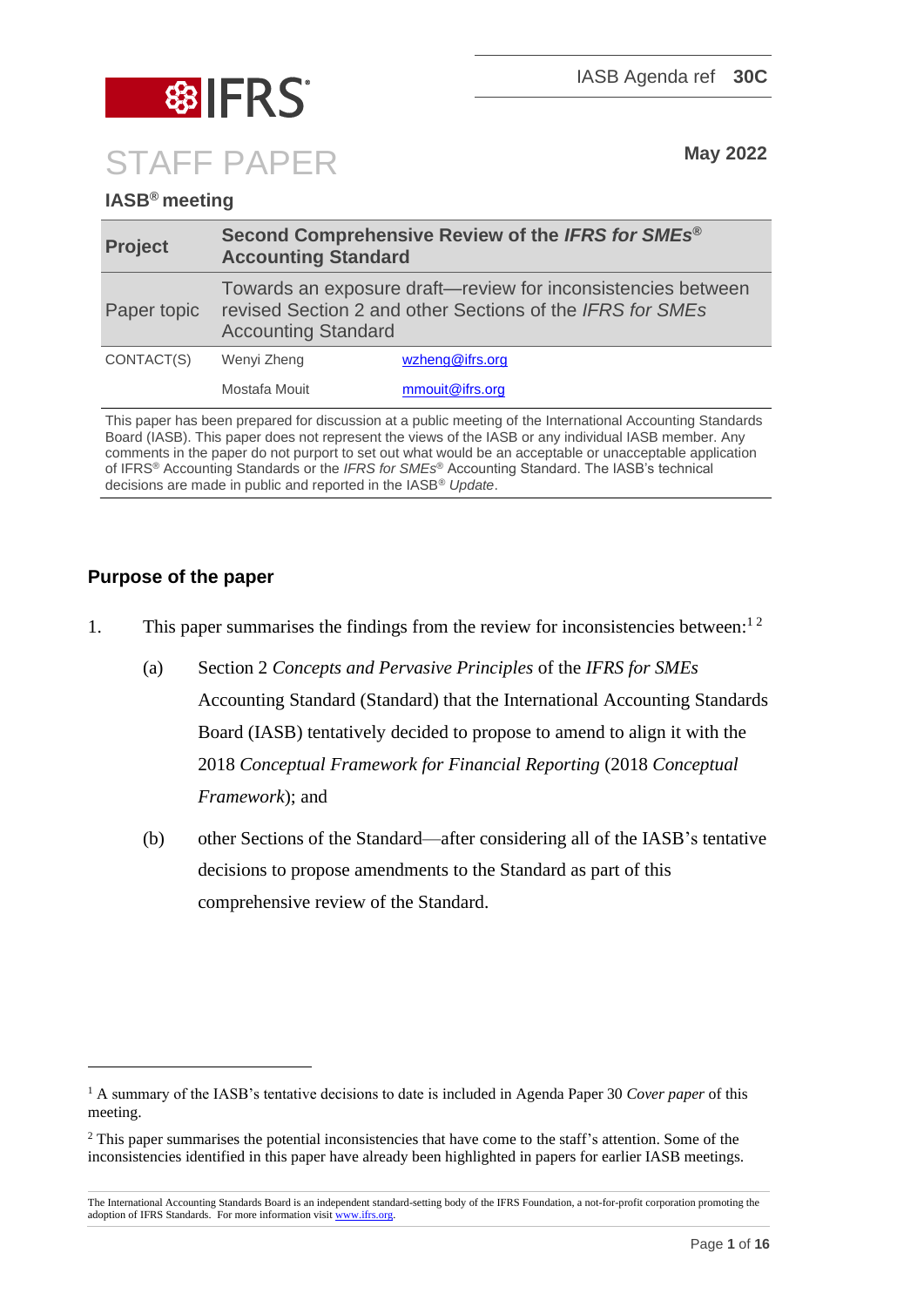- 2. In this paper:
	- (a) the term SMEs refers to small and medium-sized entities that are eligible to apply the Standard.
	- (b) the term 'revised Section 2' refers to the staff draft of a revised Section 2 aligning with the 2018 *Conceptual Framework*.
	- (c) the term 'amended Section 19' refers to the staff draft of an amended Section 19 including all of the changes that the IASB has tentatively decided to propose.
	- (d) the review for inconsistencies is based on a staff draft of a revised Section 2. If during the balloting process changes are made to the staff draft of Section 2 that affect the analysis in this paper, staff will bring a sweep issue to an IASB meeting.

#### **Summary of staff recommendations**

- 3. The staff recommend the IASB propose amendments to the Standard to:
	- (a) include the 1989 *Framework's* definitions of an asset and a liability in Section 21 *Provision and Contingencies* and Section 18 *Intangible Assets other than Goodwill,* respectively, as discussed in paragraphs [13–](#page-4-0)[14](#page-5-0) of this paper; and
	- (b) remove the references to the recognition criteria in Section 2 from Section 17 *Property, Plant and Equipment* and Section 18 *Intangible Assets other than Goodwill* as discussed in paragraph [46](#page-14-0) of this paper.

#### **Structure of the paper**

- 4. This paper is structured as follows:
	- (a) background (paragraphs [5–](#page-2-0)[8](#page-3-0) of this paper);
	- (b) staff analysis (paragraphs [9](#page-3-1)[–46](#page-14-0) of this paper); and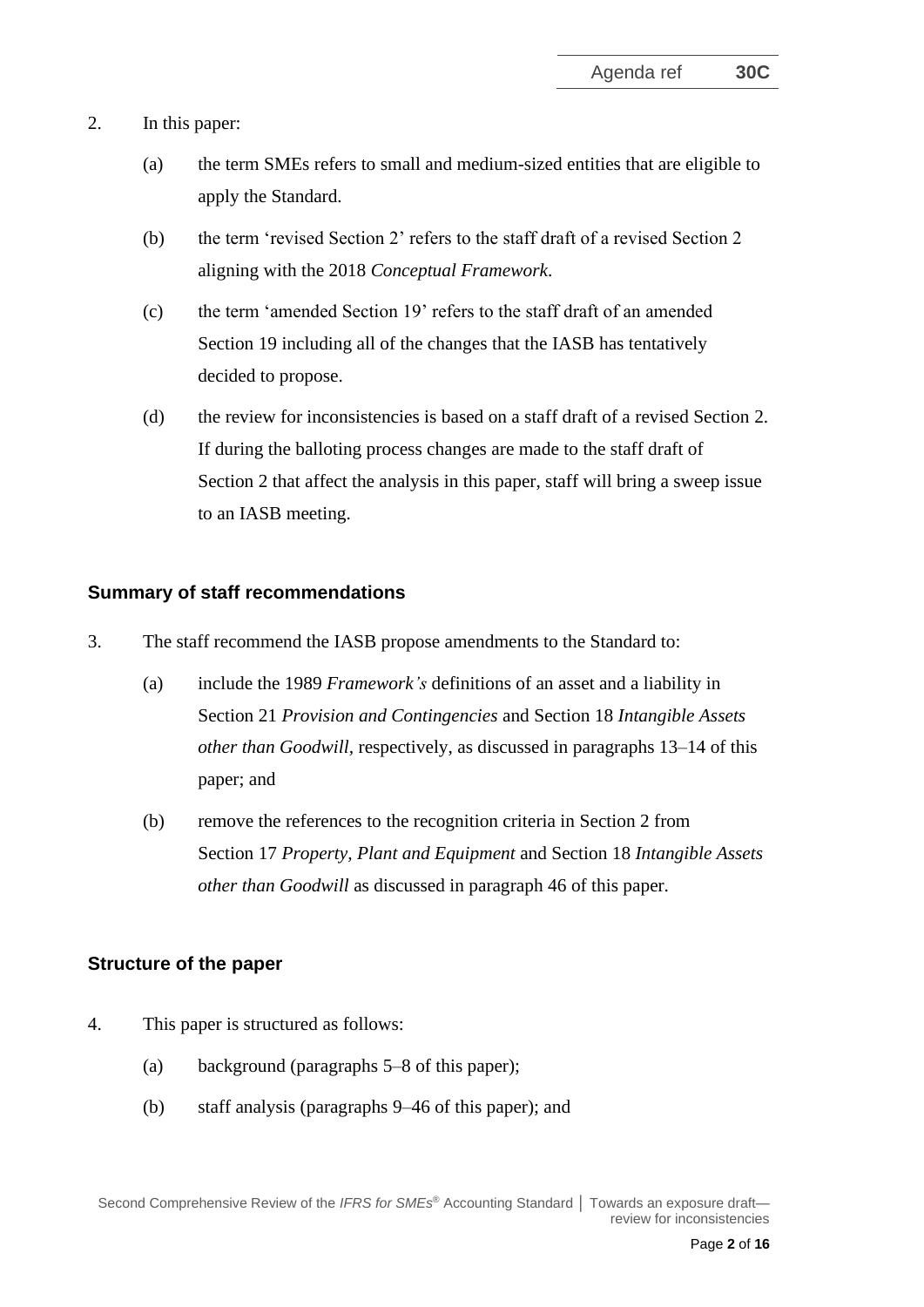(c) staff conclusion (paragraph [47](#page-14-1) of this paper).

## **Background**

- <span id="page-2-0"></span>5. Section 2 of the *IFRS for SMEs* Accounting Standard is based on the *Framework for the Preparation and Presentation of Financial Statements* issued in 1989 (1989 *Framework*). Section 2 is part of the Standard and the concepts and basic principles in Section 2 have equal authority with other Sections of the Standard.
- <span id="page-2-2"></span><span id="page-2-1"></span>6. At its May 2021 meeting, the IASB tentatively decided to propose: 3
	- (a) retaining Section 2 as part of the Standard;
	- (b) aligning Section 2 with the 2018 *Conceptual Framework*;
	- (c) emphasising that the requirements in the other Sections of the Standard take precedence over revised Section 2;
	- (d) undertaking a review for potential inconsistencies between revised Section 2 and other Sections of the Standard when the IASB has completed its deliberations on proposed amendments to the Standard; and
	- (e) retaining the concept of 'undue cost or effort'.
- 7. Agenda Paper 30B *Towards an Exposure Draft—2018 Conceptual Framework* of the May 2021 IASB meeting also noted that:<sup>4</sup>
	- (a) the inconsistencies between IFRS Accounting Standards and the 2018 *Conceptual Framework* could transpose to the equivalent Sections of the Standard if Section 2 is aligned with the 2018 *Conceptual Framework*.
	- (b) the IASB could adopt the approach it applied in IFRS Accounting Standards when it issued the 2018 *Conceptual Framework*; that is any changes to

<sup>&</sup>lt;sup>3</sup> For more detail of the IASB's tentative decisions see [IASB Update May 2021.](https://www.ifrs.org/news-and-events/updates/iasb/2021/iasb-update-may-2021/#5)

<sup>4</sup> See paragraphs 40–48 and Appendix A of Agenda Paper 30B of the May 2021 IASB meeting [AP30B:](https://www.ifrs.org/content/dam/ifrs/meetings/2021/may/iasb/ap30b-towards-an-exposure-draft-2018-conceptual-framework.pdf)  [Towards an Exposure Draft—2018](https://www.ifrs.org/content/dam/ifrs/meetings/2021/may/iasb/ap30b-towards-an-exposure-draft-2018-conceptual-framework.pdf) *Conceptual Framework*. Staff preliminary responses were provided in Appendix A of that paper.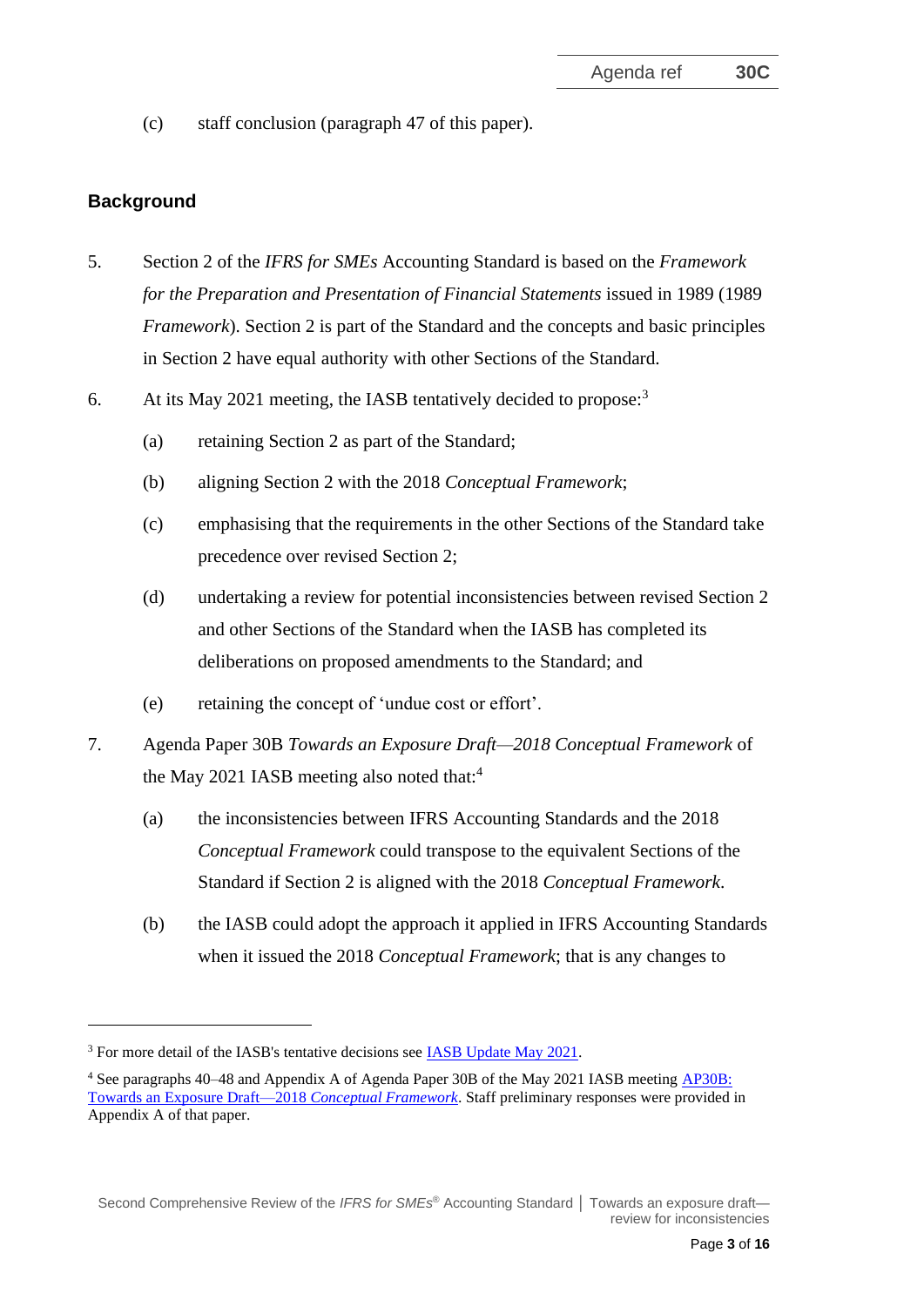revised Section 2 would not automatically lead to changes in other Sections of the Standard, but, if necessary, clarifications could be proposed to the other Sections (see paragraph [6\(c\)](#page-2-1) of this paper).

- <span id="page-3-0"></span>8. Accordingly, the staff analysis in this paper discusses:
	- (a) the inconsistencies in Agenda Paper 30B of the May 2021 IASB meeting; and
	- (b) additional inconsistencies that the staff have identified, after considering all of the IASB's tentative decisions in this comprehensive review that result in proposed amendments to the Standard.

#### **Staff analysis**

- <span id="page-3-1"></span>9. As discussed in paragraph [8](#page-3-0) of this paper, the combine list of inconsistencies is:
	- (a) IAS 32 *Financial Instruments:* Presentation (paragraphs [10](#page-4-1)[–12](#page-4-2) of this paper)*;*
	- (b) quotes of existing definitions (paragraphs [13–](#page-4-0)[14](#page-5-0) of this paper);
	- (c) IAS 19 *Employee Benefits* (paragraph [15](#page-5-1) of this paper);
	- (d) IFRIC 21 *Levies* which interpreted the requirements of IAS 37 *Provisions, Contingent Liabilities and Contingent Assets* (paragraph [16](#page-5-2) of this paper);
	- (e) faithful representation versus reliability (paragraphs [17–](#page-6-0)[21](#page-7-0) of this paper); and
	- (f) IAS 1 *Presentation of Financial Statements* and IAS 8 *Accounting Policies, Changes in Accounting Estimates and Errors* (paragraphs [22–](#page-7-1)[26](#page-8-0) of this paper);
	- (g) aligning with IFRS 3 *Business Combinations* (paragraphs [27](#page-8-1)[–35](#page-11-0) of this paper);
	- (h) deferring alignment with IFRS 16 *Leases* (paragraphs [36](#page-11-1)[–42](#page-13-0) of this paper); and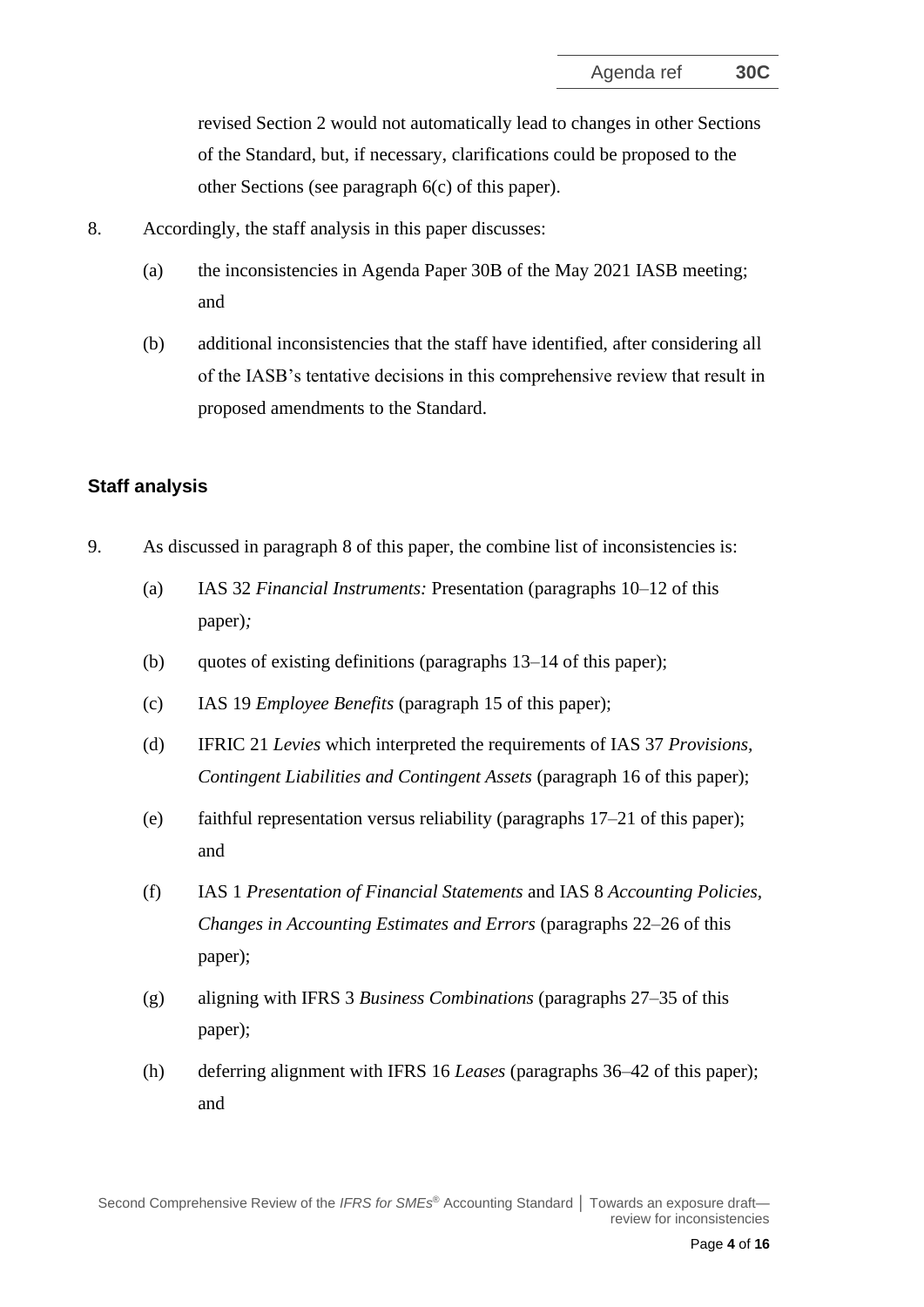(i) other potential inconsistencies (paragraphs [43–](#page-13-1)[46](#page-14-0) of this paper).

#### *IAS 32* **Financial Instruments:** *Presentation*

- <span id="page-4-1"></span>10. Some of the classification requirements of IAS 32 are inconsistent with the 2018 *Conceptual Framework*'s definitions of liability and equity. Equivalent Sections in the Standard (Section 22 *[Liabilities and Equity](https://eifrs.ifrs.org/eifrs/ViewContent?collection=IFRS_for_SMEs&fn=SMES_CHK_CHAPTER.html&scrollTo=IFRS_FOR_SMES_Section22)* and Glossary of terms) have the same requirements as IAS 32.
- 11. In developing the 2018 *Conceptual Framework*, the IASB decided not to propose changes to the definitions that might eliminate the inconsistencies because the IASB has a project underway, *Financial Instruments with Characteristics of Equity*, that is exploring how to distinguish liabilities from equity claims. If necessary, the 2018 *Conceptual Framework* will be updated as one possible outcome of that project.
- <span id="page-4-2"></span>12. The staff think that the Standard should not bypass the IFRS Accounting Standards, therefore the staff have not tried to eliminate such inconsistencies for this review of the Standard.

#### *Quotes of existing definitions*

<span id="page-4-0"></span>13. IAS 37 includes the 1989 *Framework* definition of a liability. IAS 38 *Intangible Assets* includes the 1989 *Framework* definition of an asset. Both Standards were not amended following the revision of the definitions in 2018 *Conceptual Framework*. Equivalent Sections in the Standard (Section 21 *Provision and Contingencies* and Section 18 *Intangible Assets other than Goodwill*) do not include the definitions of an asset and a liability. In developing the Exposure Draft of the Third edition of the Standard, as noted in Appendix A to Agenda Paper 30B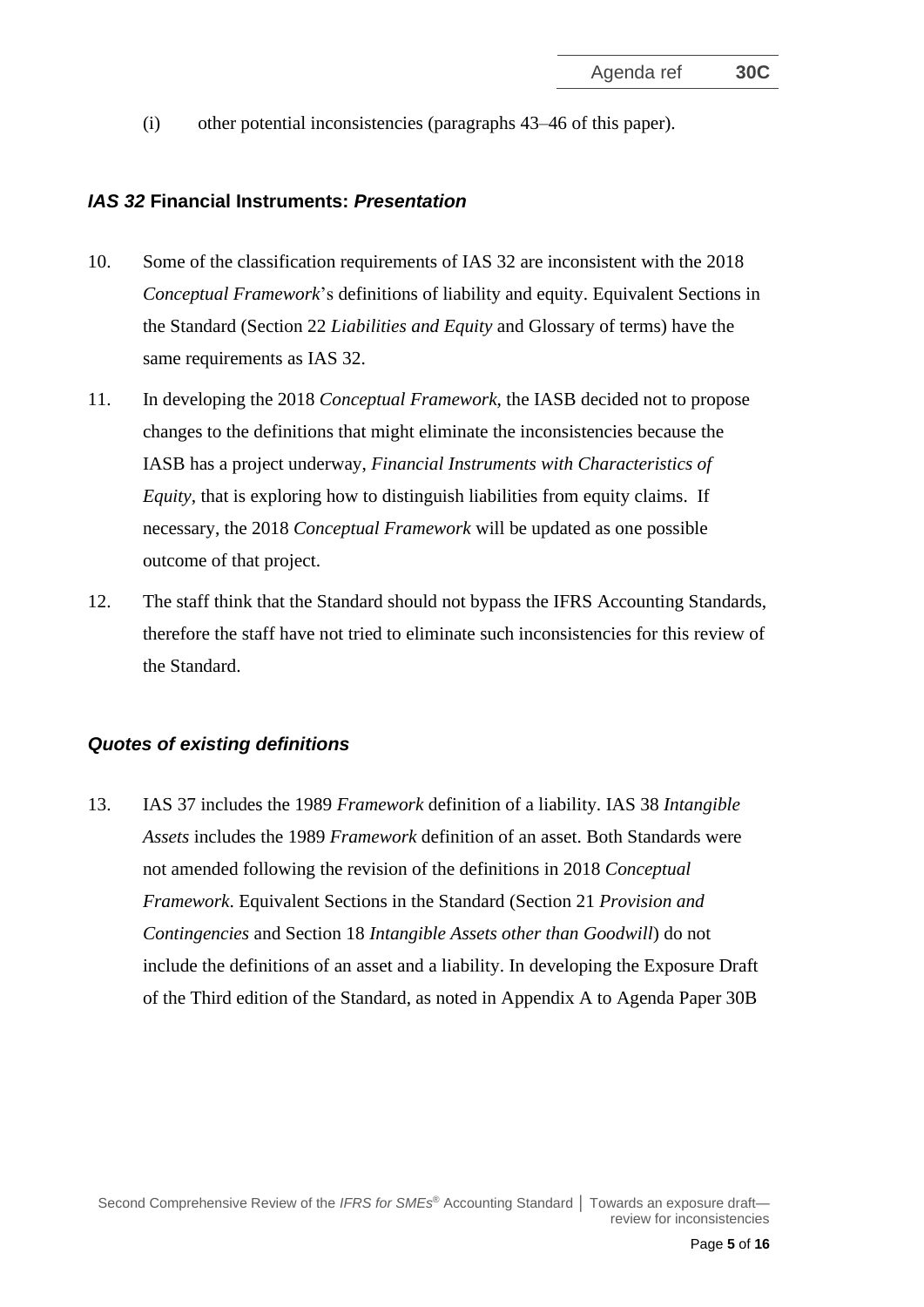of the May 2021 IASB meeting, the staff consider including the definitions of an asset and a liability in Section 18 and Section 21.<sup>5</sup>

<span id="page-5-0"></span>14. The staff think that adding the *1989 Framework* definitions of an asset and of a liability to Section 18 and Section 21, respectively, would ensure there are no unintended consequences.

#### *IAS 19* **Employee Benefits**

<span id="page-5-1"></span>15. IAS 19 requires disclosure of expected contributions (see paragraphs 147–148 of IAS 19) and is inconsistent with the forward-looking information approach in the 2018 *Conceptual Framework*. Section 28 *Employee Benefits* does not require disclosure of expected contributions, therefore the staff think that no action is needed.

#### *IFRIC 21* **Levies**

<span id="page-5-2"></span>16. IFRIC 21 clarifies that the obligating event that gives rise to a liability to pay a levy is the activity described in the relevant legislation that triggers the payment of the levy. However, the requirements of IAS 37 as interpreted in IFRIC 21 are inconsistent with the concepts for identifying liabilities in the 2018 *Conceptual Framework*. At its December 2021 meeting, the IASB tentatively decided not to align the Standard with IFRIC 21.<sup>6</sup> Therefore, no inconsistency on identifying liabilities on the obligating event that gives rise to a levy will be introduced to Section 21 of the Standard.

<sup>&</sup>lt;sup>5</sup> See Appendix A to Agenda Paper 30B of the May 2021 IASB meeting **AP30B: Towards an Exposure** Draft—2018 *[Conceptual Framework](https://www.ifrs.org/content/dam/ifrs/meetings/2021/may/iasb/ap30b-towards-an-exposure-draft-2018-conceptual-framework.pdf)*.

<sup>6</sup> See December 2021 IASB paper AP30J*[: Towards and Exposure Draft—Amendments to IFRS Standards](https://www.ifrs.org/content/dam/ifrs/meetings/2021/december/iasb/ap30j-amendments-to-ifrss-no-amendments-recommended.pdf)  [and IFRIC Interpretations \(topics with no amendments recommended\)](https://www.ifrs.org/content/dam/ifrs/meetings/2021/december/iasb/ap30j-amendments-to-ifrss-no-amendments-recommended.pdf)*

Second Comprehensive Review of the *IFRS for SMEs* ® Accounting Standard **│** Towards an exposure draft review for inconsistencies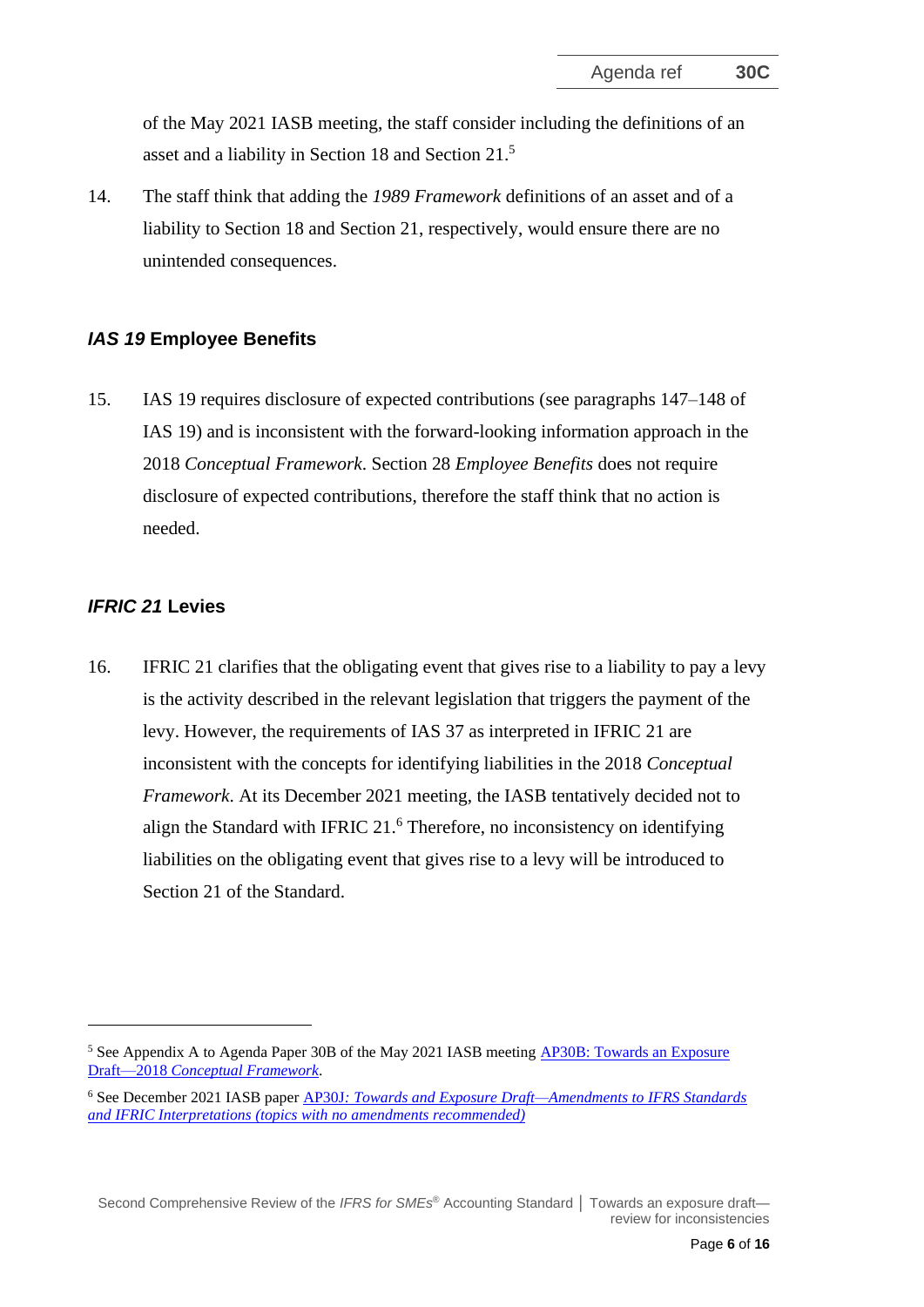#### *Faithful representation versus reliability*

- <span id="page-6-0"></span>17. The 1989 *Framework* used the term 'reliability' to describe what is called faithful representation in the 2018 *Conceptual Framework*. The term 'reliability' is not reinstated as a qualitative characteristic in the 2018 *Conceptual Framework*. However, some existing IFRS Accounting Standards still use the term 'reliability'.
- 18. At its October 2014 meeting, the IASB discussed whether the use of the term 'reliability' needs to be clarified in full IFRS Accounting Standards. The IASB noted that the notion of reliability was used in two different ways in full IFRS Accounting Standards:<sup>7</sup>
	- (a) to mean that the level of measurement uncertainty is tolerable. This use of the word reflects the recognition criteria included in the 1989 *Framework*—an item that meets the definition of an element is recognised only if it is probable there will be a flow of economic benefits and it has a cost or value that can be measured with reliability.
	- (b) to refer to a qualitative characteristic of useful financial information—the characteristic previously called 'reliability' and now called 'faithful representation'. This use of reliability is much less frequent in full IFRS Accounting Standards.
- 19. The IASB considered that it would be too difficult to identify throughout full IFRS Accounting Standards when the term 'reliability' was being used in the broader sense of 'faithful representation' or the narrower sense of 'measurement uncertainty', and such changes would be likely to be controversial in full IFRS Accounting Standards. Therefore, the IASB decided not to propose amendments to other Standards to replace the term 'reliability' with the term 'faithful representation'.

<sup>7</sup> See paragraph BC2.29 of the 2018 *Conceptual Framework*.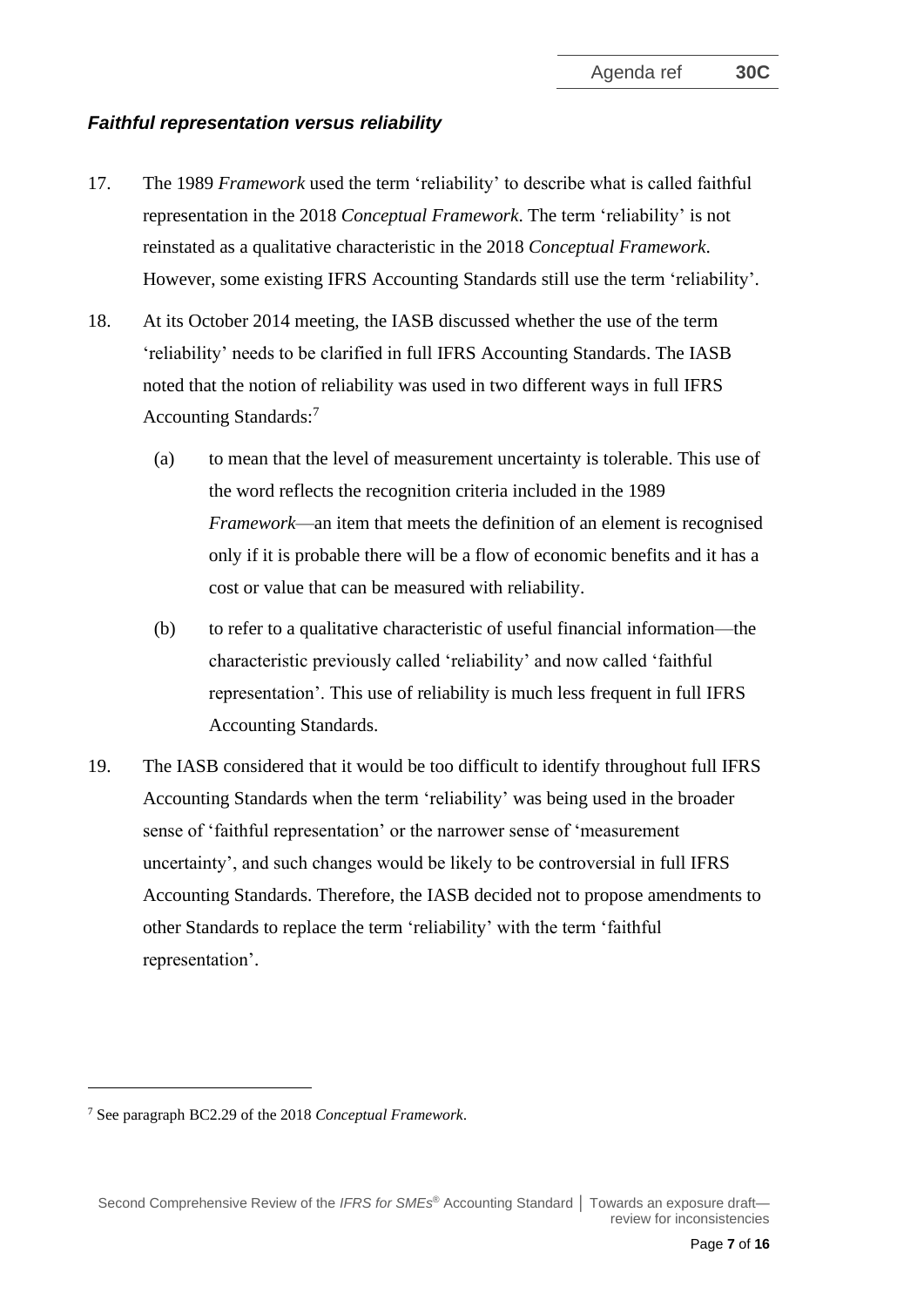- 20. The Standard has the similar use of reliability:
	- (a) to mean that the level of measurement uncertainty is tolerable. This use of the word reflects the recognition criteria included in Section 2—an item that meets the definition of an element is recognised only if it is probable there will be a flow of economic benefits and it has a cost or value that can be measured or estimated with reliability.
	- (b) to refer to a qualitative characteristic of useful financial information—the characteristic currently called 'reliability' in Section 2, which would be called 'faithful representation' in revised Section 2. This use of reliability is not frequently seen in other sections of the Standard.
- <span id="page-7-0"></span>21. Applying the similar approach to full IFRS Accounting Standards, the staff think it is not necessary to replace the term 'reliability' with the term 'faithful representation' in the other Sections of the Standard.

# *IAS 1* **Presentation of Financial Statements** *and IAS 8* **Accounting Policies, Changes in Accounting Estimates and Errors**

- <span id="page-7-1"></span>22. At its November 2016 meeting, the IASB discussed the potential effects on preparers' accounting policies of replacing references to the 1989 *Framework* with references to the 2018 *Conceptual Framework* in IAS 8,<sup>8</sup> and indicated that the scope of any changes to preparers' accounting policies as a result of updating the reference is likely to be limited.
- 23. At its January 2017 meeting, the IASB discussed the amendments to IAS 1 and IAS 8. The IASB decided to confirm the proposals in the Exposure Draft *Updating References to the Conceptual Framework* to replace references to the

<sup>8</sup> For more detail of the IASB's discussion, see Agenda Paper 10G *[Effects of the proposed changes to the](https://www.ifrs.org/content/dam/ifrs/meetings/2016/november/iasb/conceptual-framework/ap10g-effects-propose-changes-conceptual-framework-on-preparers.pdf)  Conceptual Framework on Preparers* [of the November 2016 IASB meeting.](https://www.ifrs.org/content/dam/ifrs/meetings/2016/november/iasb/conceptual-framework/ap10g-effects-propose-changes-conceptual-framework-on-preparers.pdf) 

Second Comprehensive Review of the *IFRS for SMEs* ® Accounting Standard **│** Towards an exposure draft review for inconsistencies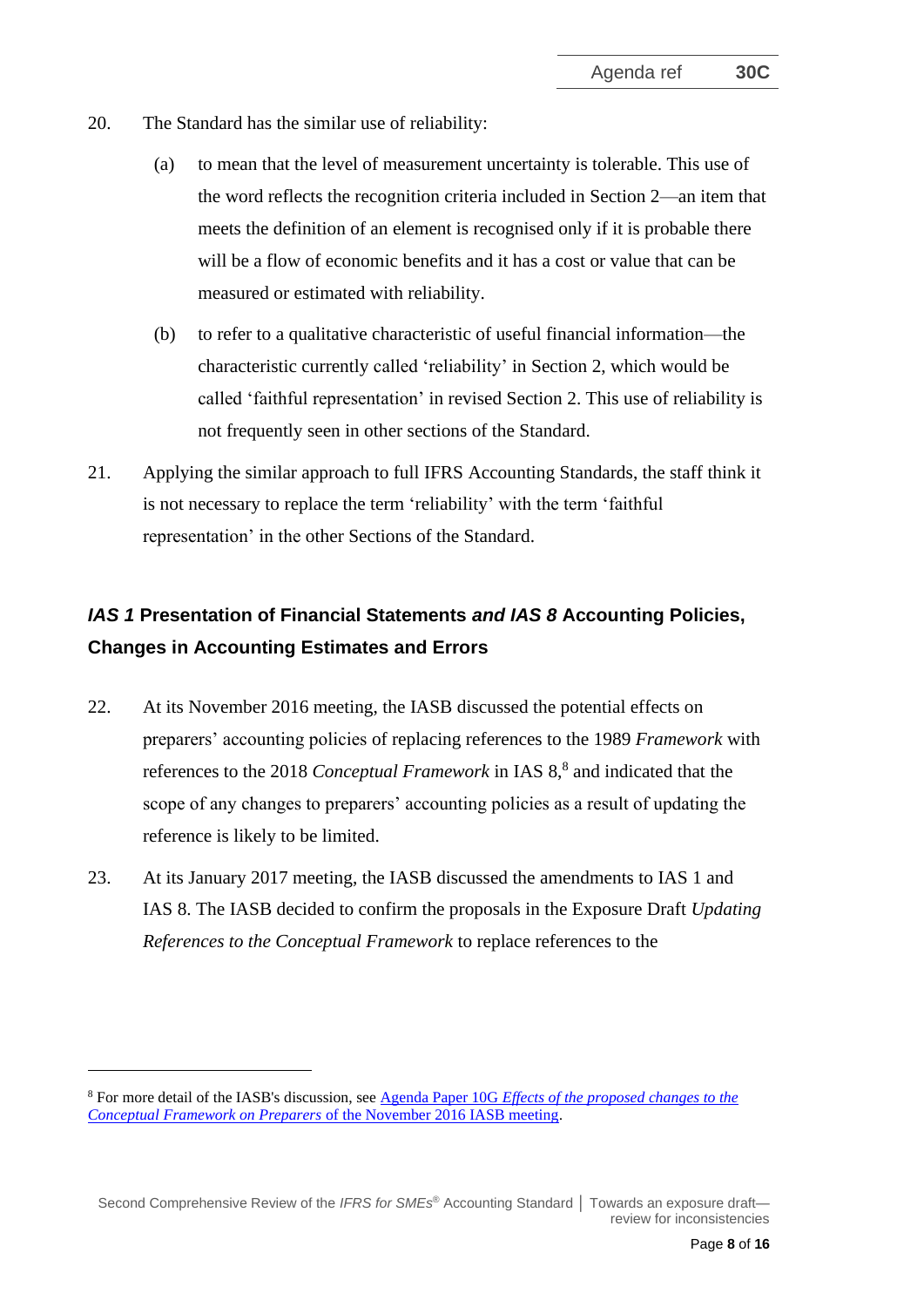1989 *Framework* in IAS 1 and IAS 8 with references to the 2018 *Conceptual Framework*. No other amendments to IAS 1 and IAS 8 were made.<sup>9</sup>

- 24. The staff have reviewed the equivalent sections of the Standard and identified that: 10
	- (a) Section 3 *Financial Statement Presentation* requires the fair presentation of financial statements in accordance with the definitions, recognition criteria and objective of financial statements of SMEs set out in Section 2; and
	- (b) Section 10 *Accounting Policies, Estimates and Errors* requires management to refer to definitions, recognition criteria and measurement concepts, and pervasive principles in Section 2 in making their judgements.
- 25. The staff think that the scope of likely effect is limited, similar to the previous findings in updating the reference to 2018 *Conceptual Framework* as stated in paragraph [22](#page-7-1) of this paper this is because Section 3 and Section 10 are aligned with IAS 1 and IAS 8 respectively.
- <span id="page-8-0"></span>26. Therefore, the staff recommend retaining the requirements in these Sections. Furthermore, the override paragraph the IASB has tentatively decided to include in Section 2 (see paragraph [6\(](#page-2-2)c) of this paper) will address any inconsistencies that do arise in practice between revised Section 2 and these Sections.

## *Aligning with IFRS 3* **Business Combinations**

#### *1—Recognition conditions*

<span id="page-8-1"></span>27. Section 19 *Business Combinations and Goodwill* is currently based on IFRS 3 (2004) which carries forward the general principle previously in IAS 22 *Business* 

<sup>9</sup> For more detail of the IASB's decisions see the [January 2017 IASB](https://www.ifrs.org/content/dam/ifrs/news/updates/iasb/2017/iasb-update-jan-2017.pdf) *Update*.

<sup>10</sup> The equivalent Sections to IAS 1 *Presentation of Financial Statements* are Section 3 *Financial Statement Presentation*, Section 4 *Statement of Financial Position*, Section 5 *Statement of Comprehensive Income and Income Statement*, Section 6 *Statement of Changes in Equity and Statement of Income and Retained Earnings* and Section 8 *Notes to the Financial Statements*. The equivalent Section to IAS 8 *Accounting Policies, Changes in Accounting Estimates and Error* is Section 10 *Accounting Policies, Estimates and Errors*.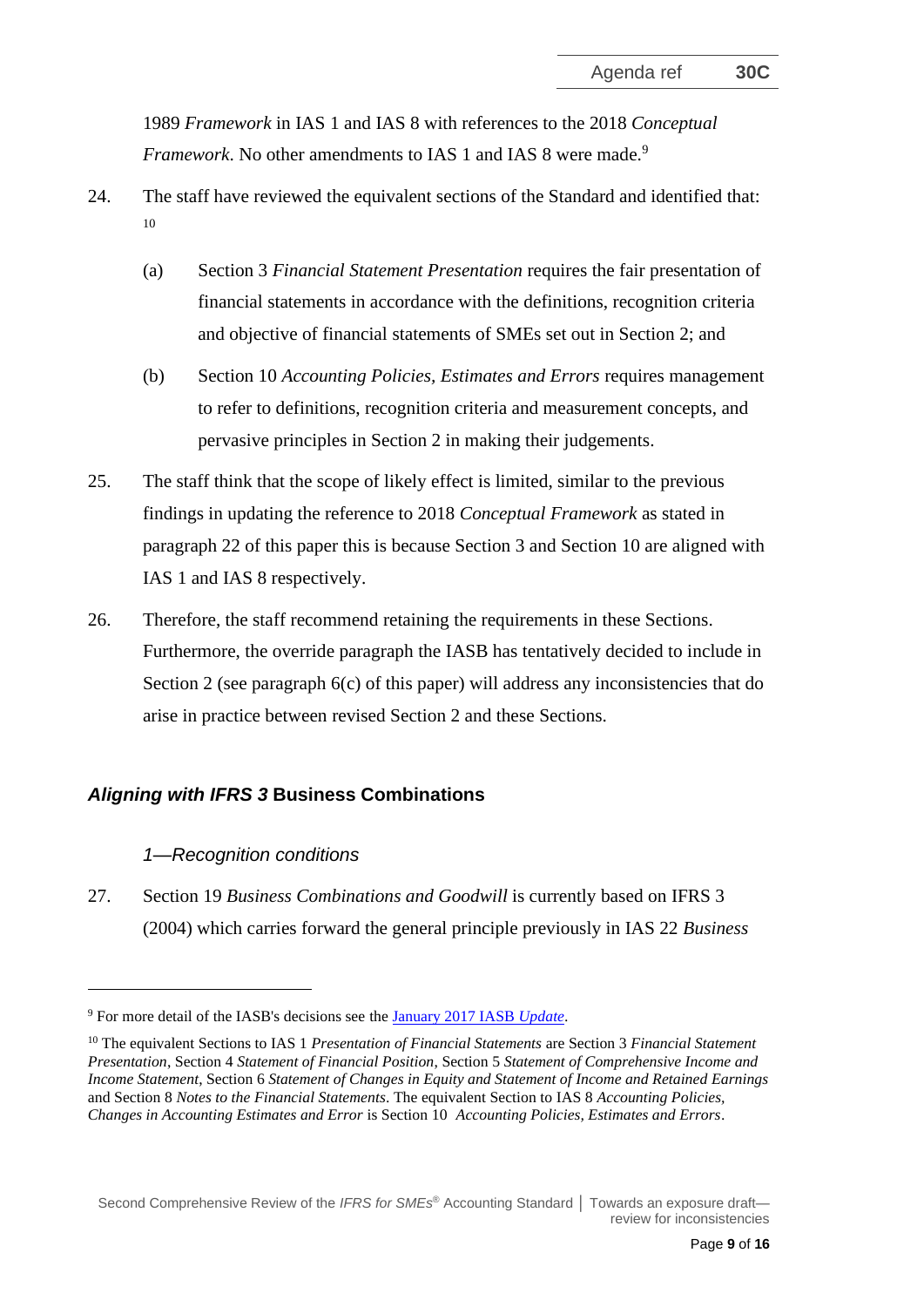*Combinations*. That principle required an acquirer to recognise separately, from the acquisition date, the acquiree's identifiable assets and liabilities at that date that can be measured reliably and for which it is probable that any associated future economic benefits will flow to, or resources embodying economic benefits will flow from, the acquirer.

- 28. In contrast, IFRS 3, as amended in May 2020, states that to qualify for recognition as part of applying the acquisition method, the [identifiable](https://eifrs.ifrs.org/eifrs/ViewContent?collection=2021_Annotated_Required_Standards&fn=IFRS03_APPA.html&scrollTo=IFRS03_APPA__IFRS03_P0314) assets acquired and liabilities assumed needed to meet the definitions of assets and liabilities in the 2018 *Conceptual Framework.*
- 29. In developing the Exposure Draft of the Third edition of the Standard the staff have identified that amended Section 19 is not aligned with the requirements in IFRS 3 as amended in May 2020 and that there could be an inconsistency between amended Section 19 and revised Section 2. This is because, changing the recognition principles and the definitions (including the supporting concepts) could change which assets and liabilities qualify for recognition in a business combination.
- 30. Consequently, the staff think the IASB could address such inconsistency by proposing a further amendment to amended Section 19 to align with IFRS 3 as amended in May 2020—so that to qualify for recognition, the identifiable assets acquired and liabilities assumed must meet the definitions of assets and liabilities in revised Section 2 at the acquisition date. In Agenda Paper 30D of this meeting, the staff recommend the IASB propose to update the reference in amended Section 19.

*2—Exceptions to the acquisition method (measuring non-controlling interests, and therefore goodwill as set out in IFRS 3)*

31. At its December 2021 meeting, the IASB tentatively decided to retain the requirement in Section 19 that an entity measure any non-controlling interest in the acquiree at the non-controlling interest's proportionate share of the recognised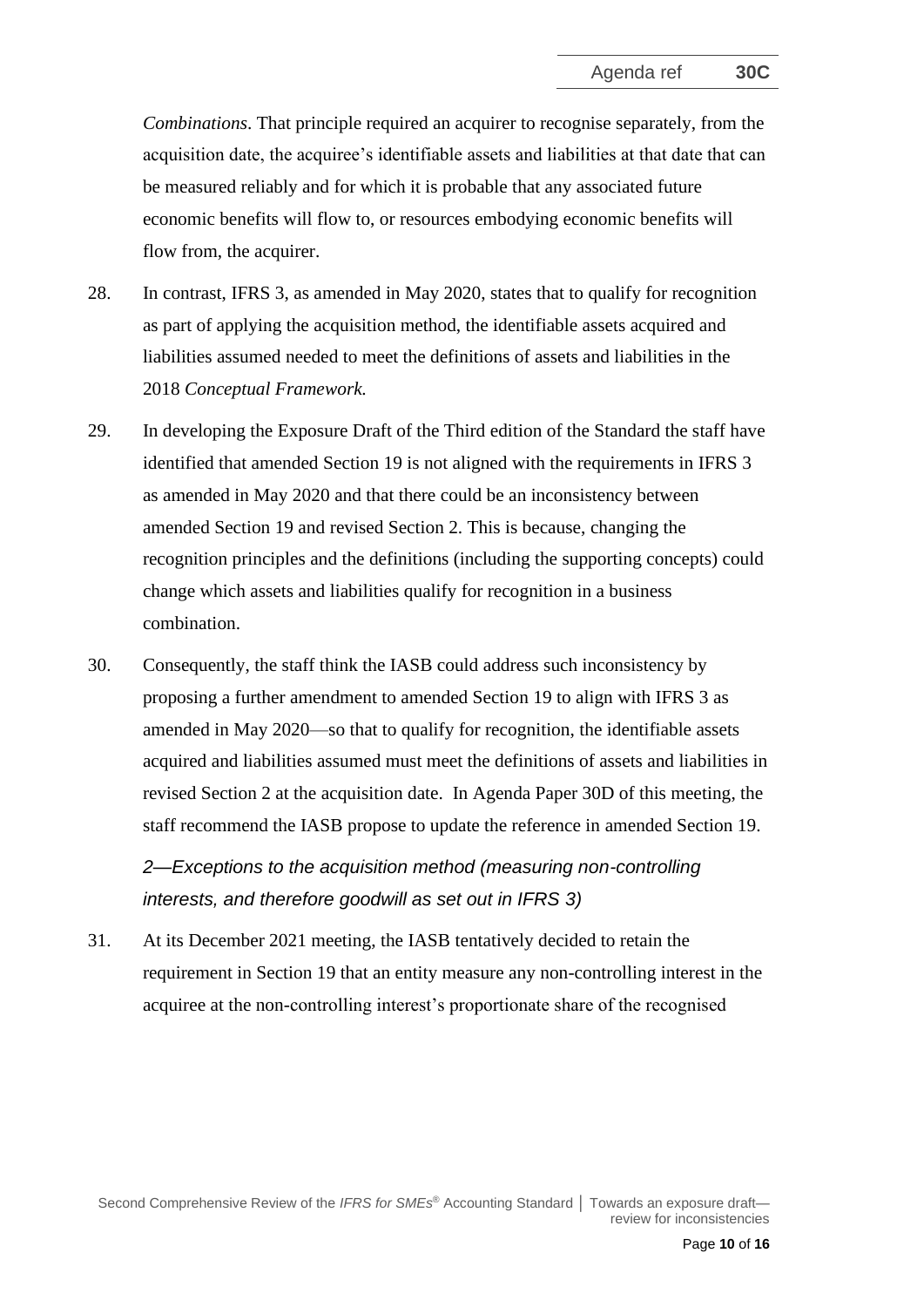amounts of the acquiree's identifiable net assets—therefore not introducing the option to measure non-controlling interests at fair value.<sup>11</sup>

- <span id="page-10-0"></span>32. The reporting entity perspective to be proposed in revised Section 2 is inconsistent with the requirement to recognise goodwill from the parent's perspective under amended Section 19 (sometimes called the proportionate share method), because the option to measure non-controlling interests at fair value has not been introduced.
- 33. The staff note that goodwill recognised in a business combination is a residual amount that among other things depends on measurement of non-controlling interests. Measuring non-controlling interests at the proportionate share of the acquiree's identifiable net assets results in recognition of the parent-only share of goodwill (not the full goodwill method). However, such treatment is optional applying IFRS 3 and effectively represents an exception to the measurement principle in IFRS 3.
- 34. The staff believe that the inconsistency, as set out in paragraph [32](#page-10-0) of this paper, would not be identified as a substantive inconsistency that would cause any practical problems applying either revised Section 2 or amended Section 19, because:
	- (a) it was noted in the IASB's December 2021 discussions that some IASB members did not support allowing that option because it would introduce complexity in the Standard and be more costly than measuring the noncontrolling interests at its proportionate share of the acquiree's identifiable net assets, therefore not introducing the option is a simplification and is supported as the cost of measuring non-controlling interests at fair value may outweigh the benefit for SMEs; and
	- (b) the measurement principle in amended Section 19 requires recognition in full of the identifiable assets acquired and the liabilities assumed at their acquisition date fair values (except for simplifying the acquisition method of

<sup>&</sup>lt;sup>11</sup> For more detail of the IASB's tentative decisions see  $IASB$  Update December 2021.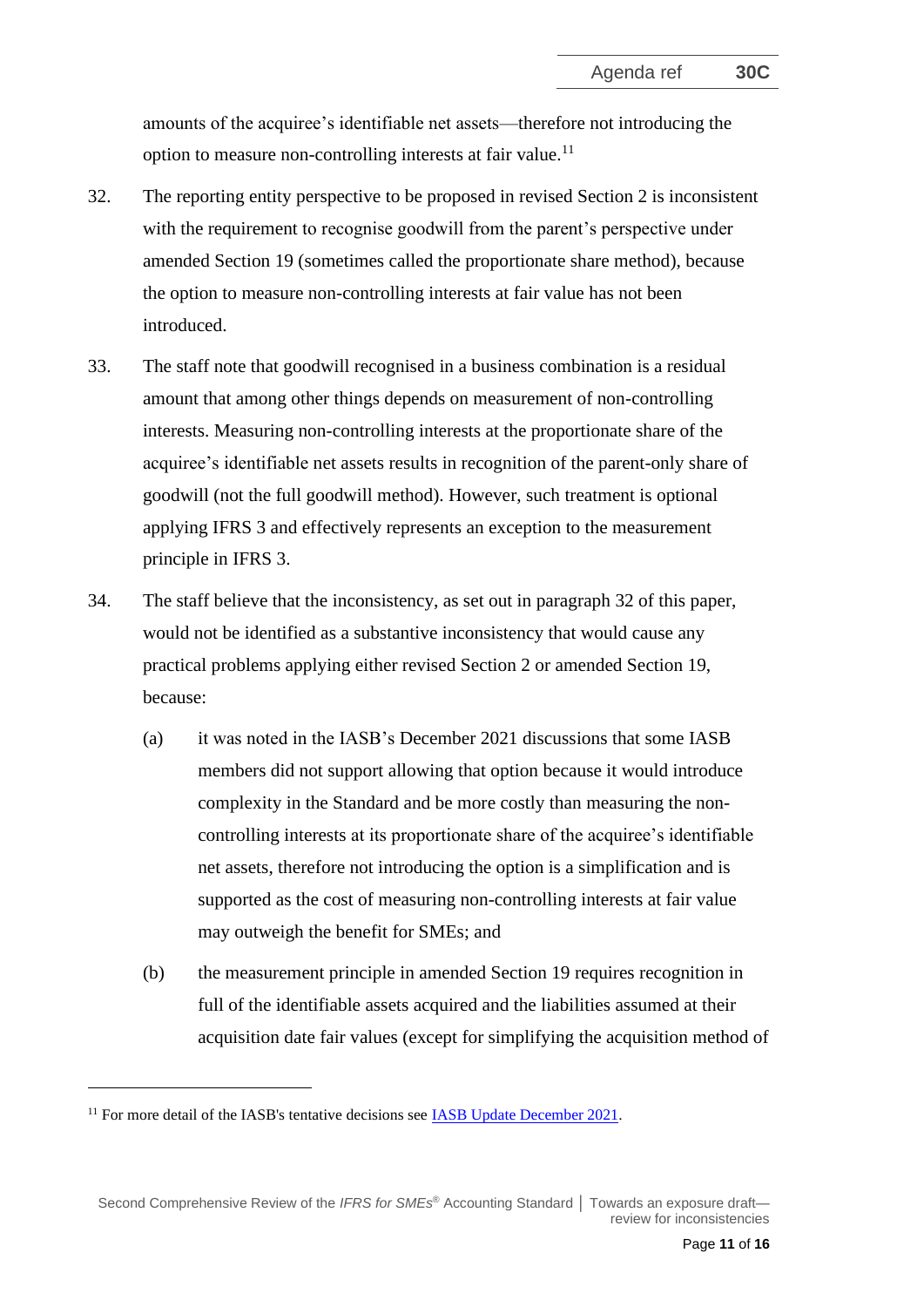accounting by not changing the criteria for recognising intangible assets acquired in a business combination) and that principle is consistent with the reporting entity perspective that is discussed in the revised Section.

- <span id="page-11-0"></span>35. In addition, the *Invitation to Comment* of the Exposure Draft will ask for feedback on whether:
	- (a) to retain the requirements of amended Section 19—so that an SME measures any non-controlling interest in the acquiree at the non-controlling interest's proportionate share of the recognised amounts of the acquiree's identifiable net assets; or
	- (b) to amend Section 19 (to align with IFRS 3) to permit an SME to choose on a transaction-by-transaction basis—whether to measure any non-controlling interest in an acquiree:
		- (i) at its fair value; or
		- (ii) as the non-controlling interests' proportionate share of the recognised amount of the acquiree's identifiable net assets.

#### *Deferring alignment with IFRS 16* **Leases**

- <span id="page-11-1"></span>36. At its November 2021 meeting, the IASB tentatively decided to retain Section 20 *Leases* unchanged and to consider amending the Standard to align with IFRS 16 in a future review of the Standard.<sup>12</sup>
- 37. Following the IASB's tentative decision in paragraph [36](#page-11-1) of this paper, the staff have identified the requirement for lessees not to recognise a right-of-use asset (and corresponding obligation in respect of operating leases) as potential inconsistency with the proposed definitions of an asset (and of a liability) and with revised Section 2, particularly the criterion of there being a present obligation.

 $12$  For more detail of the IASB's tentative decisions see [IASB Update November 2021.](https://www.ifrs.org/news-and-events/updates/iasb/2021/iasb-update-november-2021/)

Second Comprehensive Review of the *IFRS for SMEs* ® Accounting Standard **│** Towards an exposure draft review for inconsistencies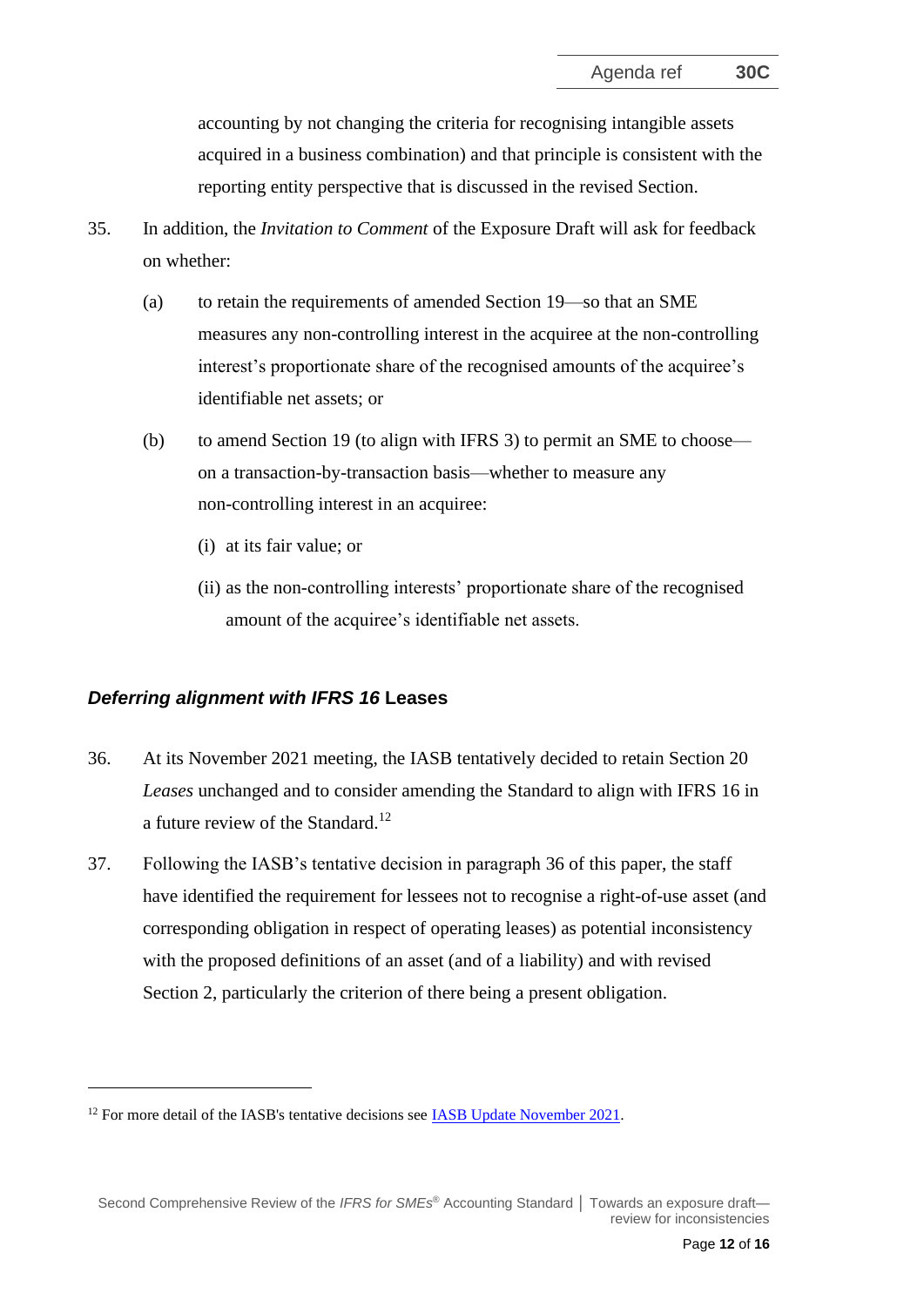- 38. The staff note that, in developing IFRS 16, the IASB concluded that:<sup>13</sup>
	- (a) the lessee's right to use an underlying asset meets the 2018 *Conceptual Framework* definitions of an asset; and
	- (b) the lessee's obligation to make lease payments meets the 2018 *Conceptual Framework* definitions of a liability.
- 39. However, the staff note that in the IASB's November 2021 discussions, nonaligning Section 20 with the IFRS 16 model was not the IASB's original preference. The IASB's discussions put greater emphasis on cost-benefit considerations and on allowing more time to assess the implementation of IFRS 16, in particular the reasons behind this tentative decision were that:
	- (a) the post-implementation review of IFRS 16 has not yet been performed.
	- (b) the findings from this review may provide additional information about the costs and benefits of introducing the single accounting model of IFRS 16 into the Standard, and may give assurance that IFRS 16 is working as intended and will not be amended; and
	- (c) the appropriate timing for incorporating IFRS 16 requirements into the Standard should be weighed against the need to balance benefits to users with cost and effort for preparers.
- <span id="page-12-0"></span>40. Revised Section 2 states that the cost is a pervasive constraint on the information that can be provided by financial reporting. Reporting additional financial information imposes costs, and it is important that those costs are justified by the benefits of reporting that information.
- 41. The staff acknowledge the IASB's views that the costs and efforts for preparers to apply IFRS 16 requirements (at this stage of IFRS 16's life cycle) could not be justified by the benefits of reporting additional financial information in accordance with IFRS 16 requirements to users—given paragraph [40](#page-12-0) of this paper, and therefore the staff think that the non-recognition of operating leases as lessee's right

<sup>&</sup>lt;sup>13</sup> See paragraphs BC22–BC34 of the Basis for Conclusions on IFRS 16.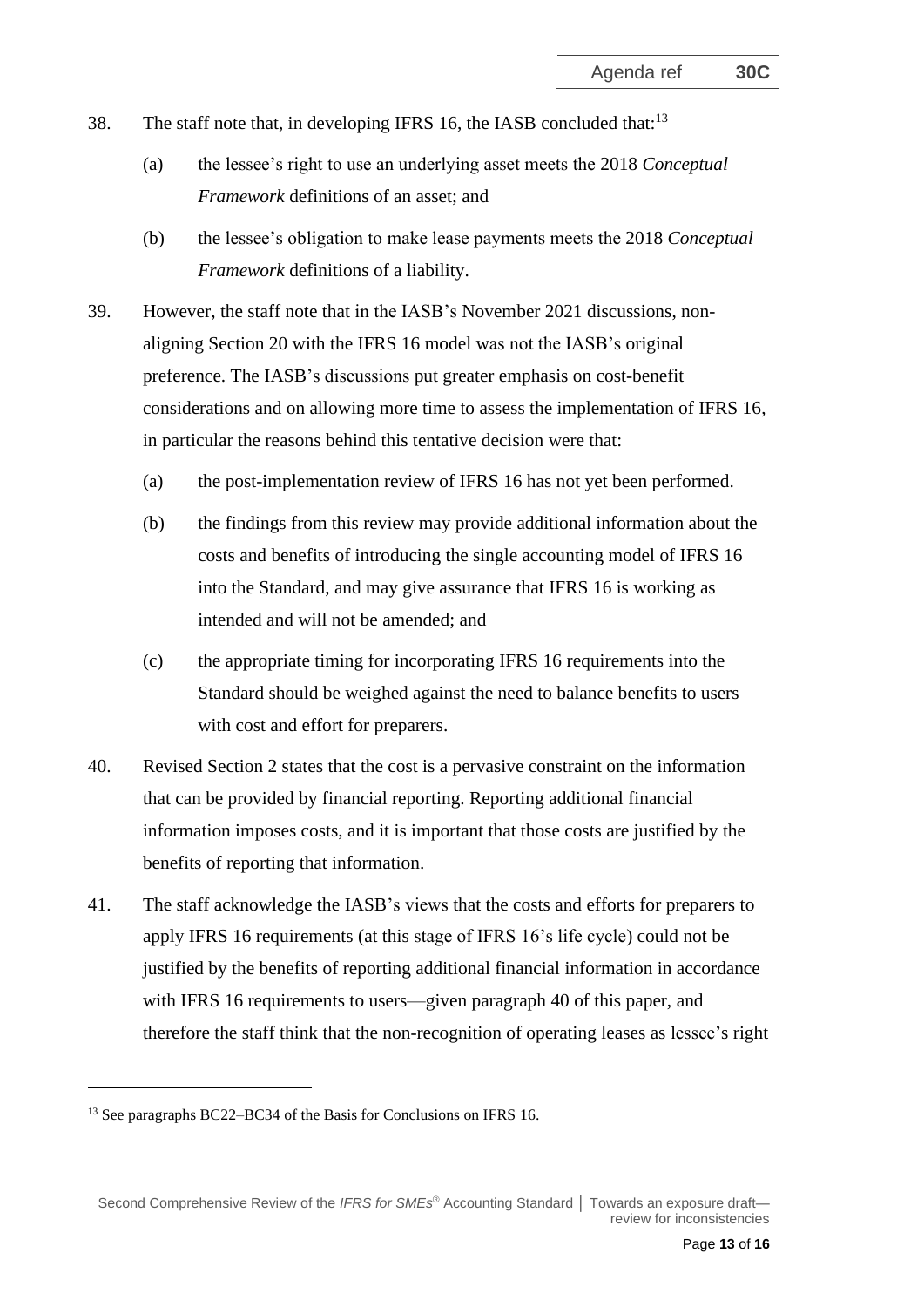to use an underlying asset (and lessee's obligation to make lease payments) might be largely not inconsistent with revised Section 2.

- <span id="page-13-0"></span>42. The *Invitation to Comment* will seek additional information on cost-benefit considerations, on whether:
	- (a) aligning Section 20 with IFRS 16 imposes a workload on SMEs disproportionate to the benefit to users of financial statements:
		- (i) the costs that preparers of financial statements could incur;
		- (ii) the costs that users of financial statements could incur when information is not available; and
		- (iii) the benefit of having the lessee's right to use an underlying asset (and lessee's obligation to make lease payments) on balance sheet in which it could improve the financial reporting.
	- (b) introducing possible simplifications—for example on the discount rate could help to streamline requirements and thereby reduce or eliminate the cost of IFRS 16 application.

#### *Other potential inconsistencies*

- <span id="page-13-1"></span>43. The staff have considered other potential inconsistencies and have identified that the recognition requirements in following Sections of the Standard repeat the recognition criteria in the existing Section 2:
	- (a) Section 17 *Property, Plant and Equipment*;
	- (b) Section 18 *Intangible Assets other than Goodwill*;
	- (c) Section 21 *Provisions and Contingencies*; and
	- (d) Section 34 *Specialised Activities: Agriculture*.
- 44. Some recognition requirements in full IFRS Accounting Standards also repeat the recognition criteria from the 1989 *Framework*. At its October 2014 meeting, the IASB discussed the potential inconsistencies on these recognition requirements that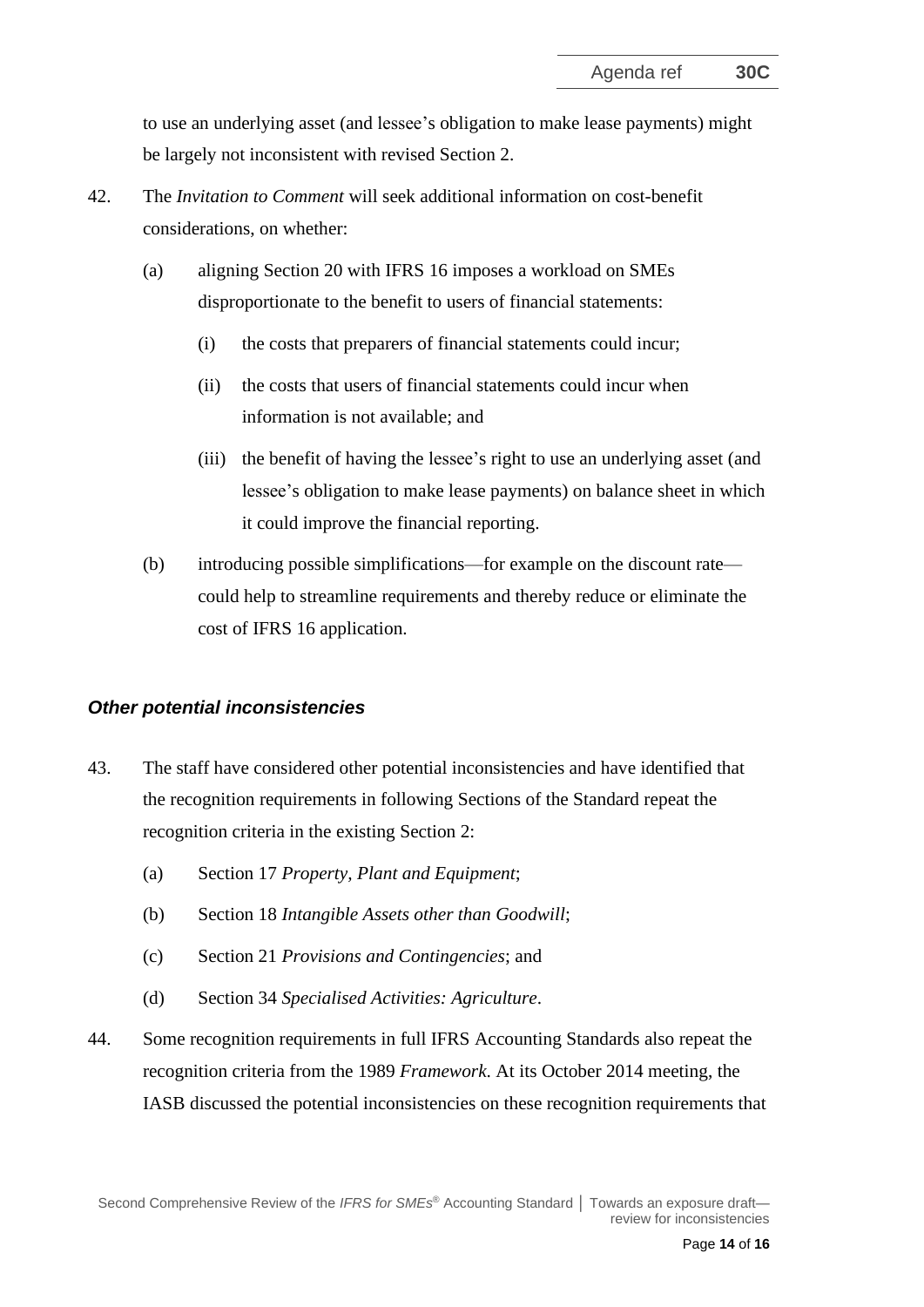are based on 1989 *Framework* recognition criteria. The staff did not attempt to predict what would be the IASB's conclusion if it were to have revisited existing IFRS Accounting Standards as a consequence of the 2018 *Conceptual Framework*. The staff did not try to assess whether the IASB would have specified the same recognition criteria for those particular assets or liabilities if it had applied the concepts in the 2018 *Conceptual Framework*. Therefore, the repetitions of the recognition criteria were not listed as inconsistencies when the 2018 *Conceptual Framework* was issued.

- 45. Applying the approach used for full IFRS Accounting Standards, the staff think there is no need to list, as inconsistencies, the repetitions of the recognition criteria in those Sections of the Standard listed in paragraph [43](#page-13-1) of this paper.
- <span id="page-14-0"></span>46. However, Section 17 and Section 18 include the paragraph references to the recognition criteria in existing Section 2. Therefore, in developing the Exposure Draft the staff recommend removing the references to Section 2 from Section 17 and Section 18.

#### **Staff conclusion**

- <span id="page-14-1"></span>47. In the light of the analysis above, the staff do not recommend any changes to the Standard as a consequence of the review for potential inconsistencies between revised Section 2 and other existing (or to be revised/amended) Sections, except for:
	- (a) including the 1989 *Framework's* definitions of an asset and a liability in Section 21 and Section 18, respectively, as discussed in paragraphs [13–](#page-4-0)[14](#page-5-0) of this paper; and
	- (b) removing the references to the recognition criteria in Section 2 from Section 17 and Section 18, as discussed in paragraph [46](#page-14-0) of this paper.

Furthermore, the override paragraph to be included in revised Section 2 emphasises that the specific requirements of the other Sections of the Standard take precedence over the requirements in revised Section 2 and deal with potential inconsistencies.